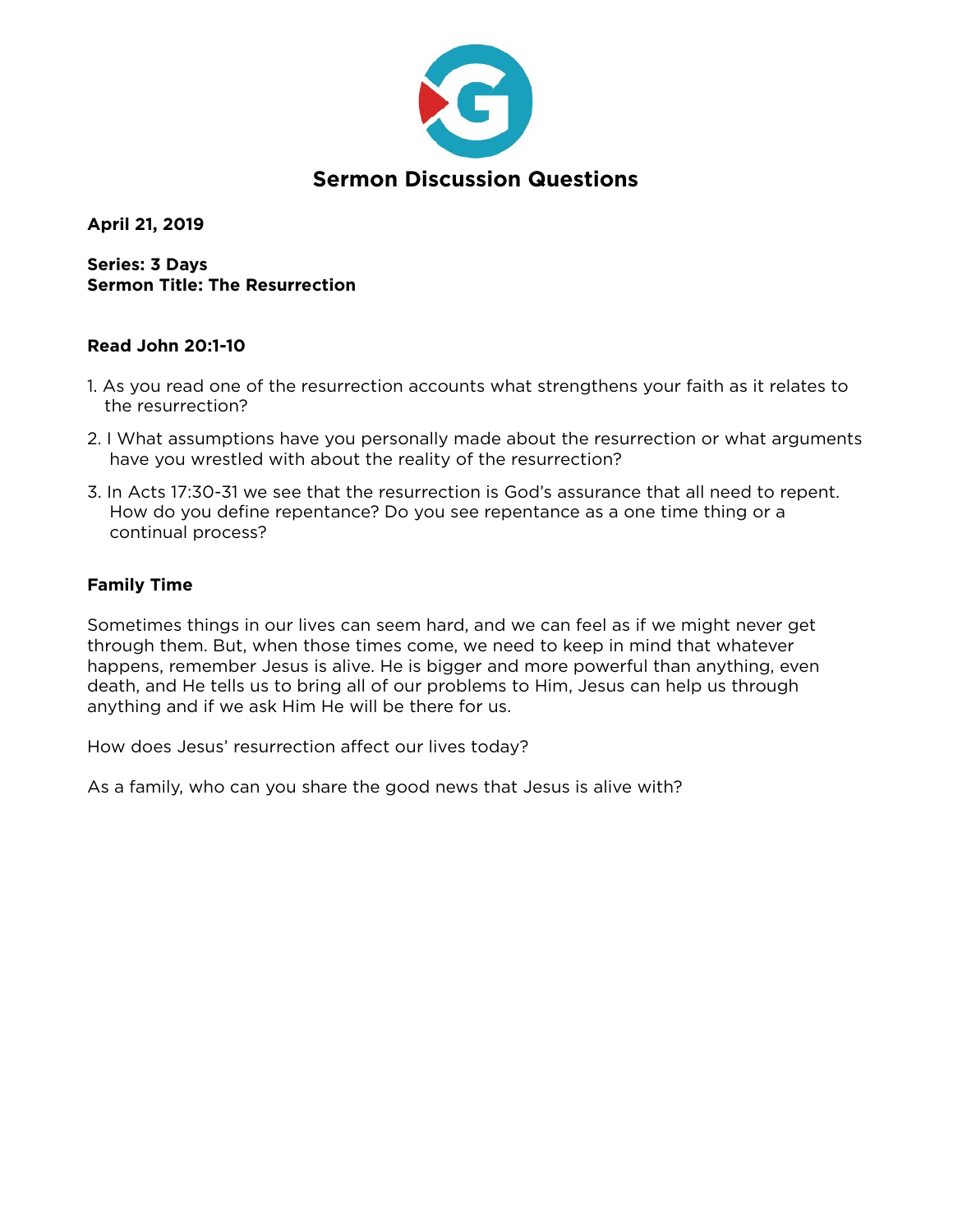

**April 14, 2019** 

**Series: 3 Days Sermon Title: The Darkness** 

### **Read Luke 23:44-56**

- 1. As we reflect on these verses, many times we overlook the second day between the cross and the resurrection. We can imagine it was a moment of darkness, worry, despair and in the midst of that darkness we tend to ask very real and honest questions. Have you ever experienced this type of darkness in your life and what questions arose in the midst of that darkness?
- 2. In light of those questions you also heard on Sunday, "The uncertainty of darkness is only apparent uncertainty." Because the darkness is only apparent uncertainty, we must be able to "say the right things," "stay fixed on Him," and "pray earnestly."
- 3. In the midst of darkness, what are the voices that you're listening to? We were encouraged to say the right things. How do you use God's word in seasons of uncertainty? Read/Memorize Romans 8:28. Consider what that means for you.
- 4. We were also told to stay fixed on Him. Our tendency is to try to find peace in circumstance, but peace can only be found in the person of Jesus. What are some things you can do to not be defined by your circumstances?
- 5. Lastly we were encouraged to pray earnestly, how can make this a daily rhythm through good times and bad times?

#### **Family Time**

As a family talk about the day between the cross and resurrection Sunday and how confusing and sad it must have been for the people that loved Jesus. Discuss together a confusing or sad time in your life. How did you feel going through that tough time?

Read/Memorize 8:28 together as family.

What are some ways that sickness, suffering, or tough situations can bring glory to God? Did you learn to trust God in a new way because of that time?